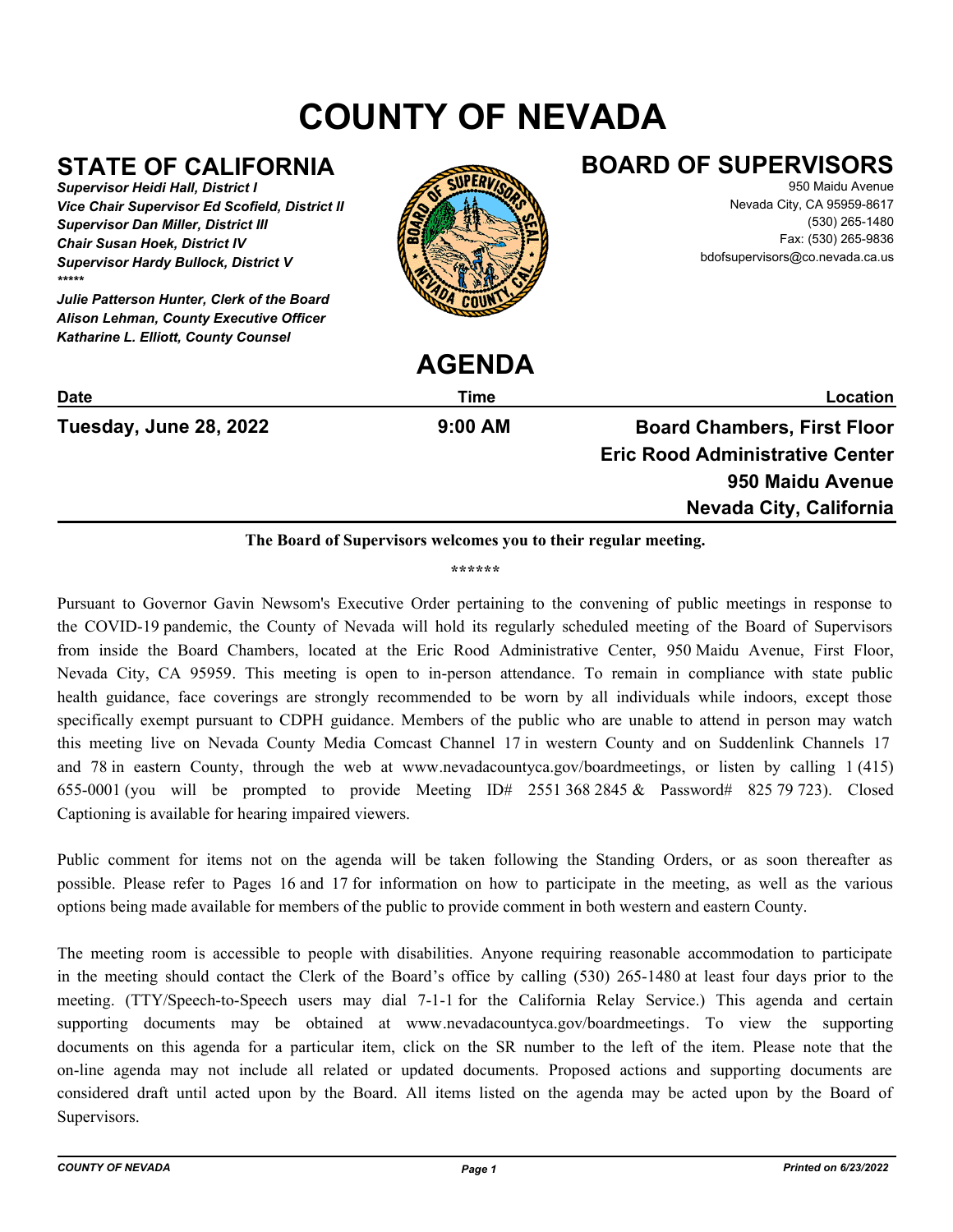#### **REGULAR MEETING: 9:00 AM**

#### **STANDING ORDERS:**

Call the meeting to order.

Pledge of Allegiance.

Corrections and/or deletions to agenda.

#### **PUBLIC COMMENT:**

[SR 22-0621](http://nevco.legistar.com/gateway.aspx?m=l&id=/matter.aspx?key=40949) Members of the public shall be allowed to address the Board of Supervisors on items not appearing on the agenda that are of interest to the public and are within the subject matter jurisdiction of the Board. (Please refer to Pages 16 and 17 for information on the various options being made available for members of the public to provide comment in both western and eastern County.)

#### **CONSENT CALENDAR:**

*These items are expected to be routine and noncontroversial. The Board of Supervisors will act upon them at one time without discussion. Any Board member may request that an item be removed from the consent calendar for discussion. Members of the public wishing to ask questions or hear discussion on items listed under the consent agenda, may raise their concerns to the Board members prior to the consent agenda being introduced. The Supervisors will take the concerns under consideration and decide if there is adequate reason to remove the item from consent.*

#### Health and Human Services Agency Director: Ryan Gruver

**1.** [SR 22-0744](http://nevco.legistar.com/gateway.aspx?m=l&id=/matter.aspx?key=41072) Resolution approving a renewal contract between the County of Nevada and Bright Futures for Youth for services related to operation of a youth hub and summer day camp, and an outreach booth at the Heart of Gold youth outreach event, in the maximum amount of \$55,000, for the period June 1, 2022 through May 31, 2023, and authorizing the Chair of the Board of Supervisors to execute the contract.

#### Behavioral Health Director: Phebe Bell

**2.** [SR 22-0636](http://nevco.legistar.com/gateway.aspx?m=l&id=/matter.aspx?key=40964) Resolution approving a Contract for Services between the County of Nevada and the County of Inyo for the provision of Telephone Triage Services for Inyo County Adult System of Care and Children's System of Care, with reimbursement to Nevada County in the maximum payable amount of \$34,500, for the period July 1, 2022 through June 30, 2023, and authorizing the Nevada County Director of Behavioral Health to execute the contract.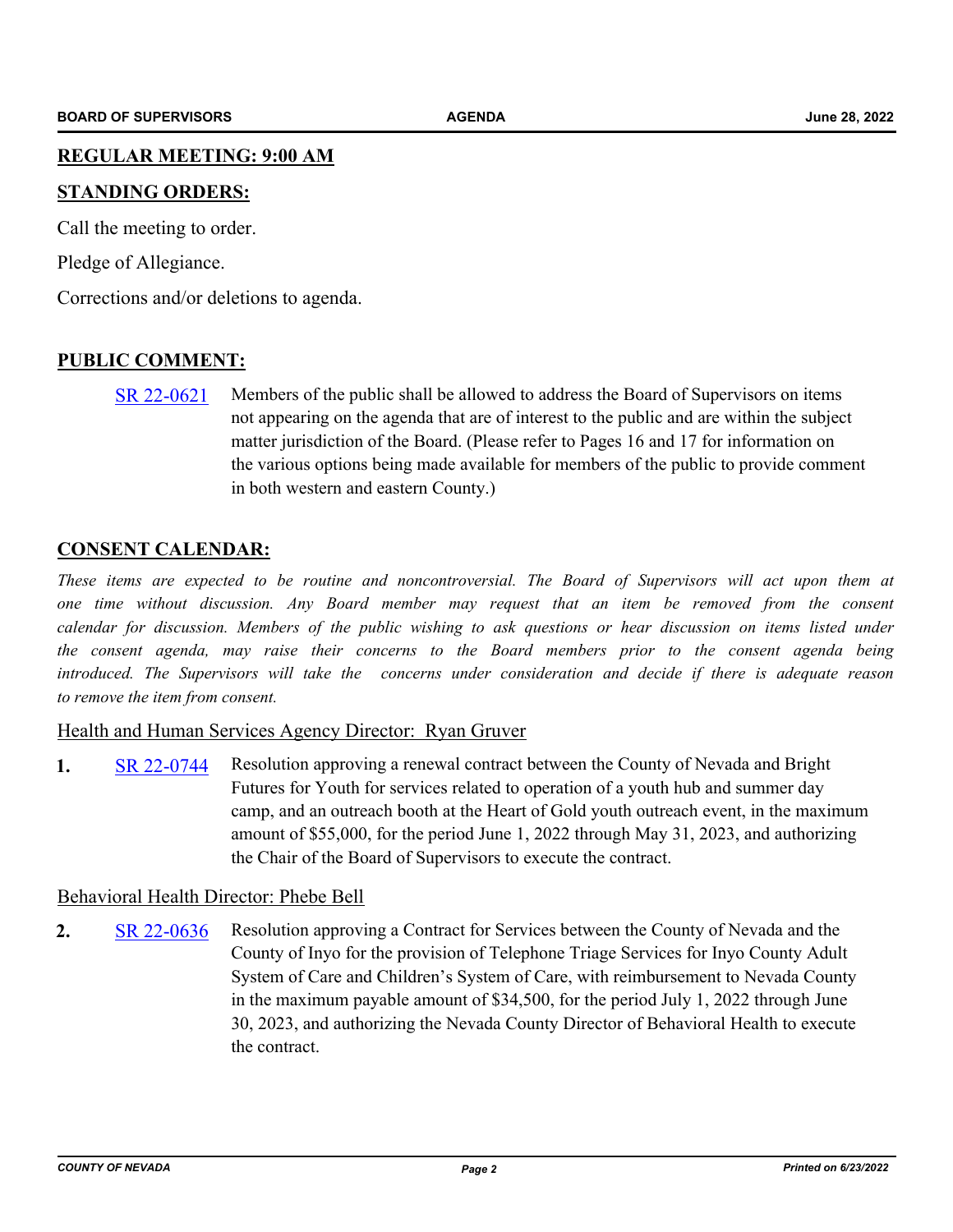|    | <b>BOARD OF SUPERVISORS</b> | <b>AGENDA</b>                                                                                                                                                                                                                                                                                                                                                                                                                                                                                                   | June 28, 2022 |
|----|-----------------------------|-----------------------------------------------------------------------------------------------------------------------------------------------------------------------------------------------------------------------------------------------------------------------------------------------------------------------------------------------------------------------------------------------------------------------------------------------------------------------------------------------------------------|---------------|
| 3. | SR 22-0720                  | Resolution approving a Contract for Services between the County of Nevada and the<br>County of El Dorado for the provision of Telephone Triage Services for El Dorado<br>County Adult System of Care and Children's System of Care, with reimbursement to<br>Nevada County in the maximum payable amount of \$43,800, for the period July 1, 2022<br>through June 30, 2024, and authorizing the Chair of the Board of Supervisors to execute<br>the contract.                                                   |               |
| 4. | SR 22-0732                  | Resolution approving a renewal contract between the County of Nevada and Bright<br>Futures For Youth for services related to Homeless Outreach, Access and Linkage to<br>Treatment services as a component of the County's Mental Health Services Act<br>Prevention and Early Intervention Plan, in the maximum amount of \$61,200, for the<br>period July 1, 2022 through June 30, 2023, and authorizing the Chair of the Board of<br>Supervisors to execute the contract.                                     |               |
| 5. | SR 22-0733                  | Resolution approving a contract between the County of Nevada and Environmental<br>Alternatives for the provision of specialized mental health residential treatment services<br>for seriously emotionally disturbed adolescents, in the maximum amount of \$72,000,<br>for the period July 1, 2022 through June 30, 2023, and authorizing the Chair of the<br>Board of Supervisors to execute the contract.                                                                                                     |               |
| 6. | SR 22-0730                  | Resolution approving a renewal contract between the County of Nevada and the Nevada<br>County Superintendent of Schools related to the provision of Latino Outreach services<br>through the Grass Valley Family Resource Center as a component of the County's<br>Mental Health Services Act Prevention and Early Intervention Plan, in the maximum<br>amount of \$88,706, for the period July 1, 2022 through June 30, 2023, and authorizing<br>the Chair of the Board of Supervisors to execute the contract. |               |
| 7. | SR 22-0731                  | Resolution approving a renewal contract between the County of Nevada and Tahoe<br>Truckee Unified School District for the provision of Wellness Program services in the<br>eastern County region as a component of the County's Mental Health Services Act<br>Prevention and Early Intervention Plan, in the maximum amount of \$120,704, for the<br>period July 1, 2022 through June 30, 2023, and authorizing the Chair of the Board of<br>Supervisors to execute the contract.                               |               |
| 8. | SR 22-0736                  | Resolution approving a contract between the County of Nevada and Common Purpose<br>for outpatient rehabilitative treatment services for Nevada County Medi-Cal<br>beneficiaries, in the maximum amount of \$161,428, for the period July 1, 2022 through<br>June 30, 2023, and authorizing the Chair of the Board of Supervisors to execute the<br>contract.                                                                                                                                                    |               |
| 9. | SR 22-0722                  | Resolution approving a renewal contract between the County of Nevada and Midvalley<br>Recovery Facilities, Inc., dba Pathways for the provision of residential treatment and<br>withdrawal management services for referred clients of Nevada County, in the maximum<br>amount of \$358,839, for the period July 1, 2022 through June 30, 2023, and authorizing<br>the Chair of the Board of Supervisors to execute the contract.                                                                               |               |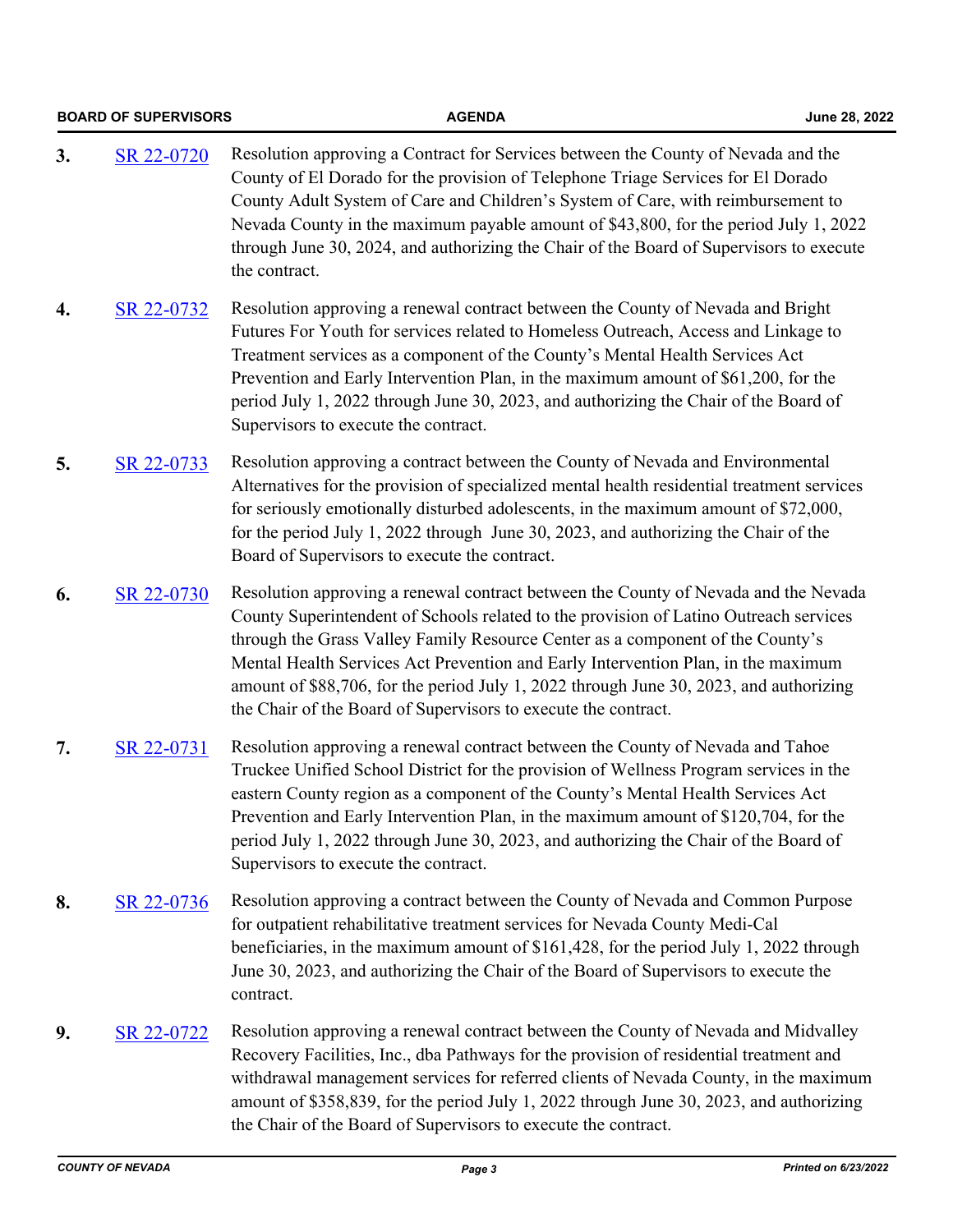|     | <b>BOARD OF SUPERVISORS</b> | <b>AGENDA</b>                                                                                                                                                                                                                                                                                                                                                                                                                                                                                                                                                                                                                                                                     | June 28, 2022 |
|-----|-----------------------------|-----------------------------------------------------------------------------------------------------------------------------------------------------------------------------------------------------------------------------------------------------------------------------------------------------------------------------------------------------------------------------------------------------------------------------------------------------------------------------------------------------------------------------------------------------------------------------------------------------------------------------------------------------------------------------------|---------------|
| 10. | SR 22-0807                  | Resolution approving a renewal contract between the County of Nevada and Kings View<br>Corporation for the provision of licensed software, support, hosting and maintenance of<br>software commonly known as Cerner Community Behavioral Health Solutions Software<br>System related to Behavioral Health's Electronic Health Record System, in the<br>maximum amount of \$476,697, for the period July 1, 2022 through June 30, 2023, and<br>authorizing the Chair of the Board of Supervisors to execute the contract.                                                                                                                                                          |               |
| 11. | SR 22-0631                  | Resolution approving a renewal contract between the County of Nevada and Restpadd<br>Health Corp., Red Bluff, for the provision of 24-hour locked acute psychiatric services<br>for residents of Nevada County who meet criteria for 5150 placement, in the maximum<br>amount of \$600,000, for the period July 1, 2022 through June 30, 2025, and authorizing<br>the Chair of the Board of Supervisors to execute the contract.                                                                                                                                                                                                                                                  |               |
| 12. | SR 22-0718                  | Resolution approving a renewal contract between the County of Nevada and Aegis<br>Treatment Centers, LLC for the provision of a Drug Medi-Cal outpatient Narcotic<br>Treatment Program for referred clients of the Nevada County Behavioral Health<br>Department, in the maximum amount of \$757,600, for the period July 1, 2022 through<br>June 30, 2023, and authorizing the Chair of the Board of Supervisors to execute the<br>contract.                                                                                                                                                                                                                                     |               |
| 13. | SR 22-0727                  | Resolution approving a renewal contract between the County of Nevada and Common<br>Goals, Inc. for the provision of outpatient rehabilitative treatment services for the<br>recovery and treatment of substance use disorders, in the maximum amount of<br>\$955,791, for the period July 1, 2022 through June 30, 2023, and authorizing the Chair<br>of the Board of Supervisors to execute the contract.                                                                                                                                                                                                                                                                        |               |
| 14. | SR 22-0628                  | Resolution approving a renewal agreement between the County of Nevada and North<br>Valley Behavioral Health, LLC for acute psychiatric inpatient services at the<br>Contractor's Psychiatric Health Facility, in the total maximum amount of \$3,000,000,<br>not to exceed \$1,500,000 each fiscal year, for the period July 1, 2022 through June 30,<br>2024, and authorizing the Chair of the Board of Supervisors to execute the contract.                                                                                                                                                                                                                                     |               |
| 15. | SR 22-0734                  | Resolution approving a renewal contact between the County of Nevada and Auburn<br>Counseling Services, Inc., for the provision of Phone Triage Services for the Nevada<br>County Behavioral Health Department, Regional Telephone Triage Services for other<br>Counties' Adult System of Care and Children's System of Care, New Directions<br>Program Services, as well as Patients' Rights, Quality Assurance Services, Personal<br>Services Coordination, and Mental Health Therapy in the jail, in the maximum amount<br>of \$1,507,945, for the period July 1, 2022 through June 30, 2023, and authorizing the<br>Chair of the Board of Supervisors to execute the contract. |               |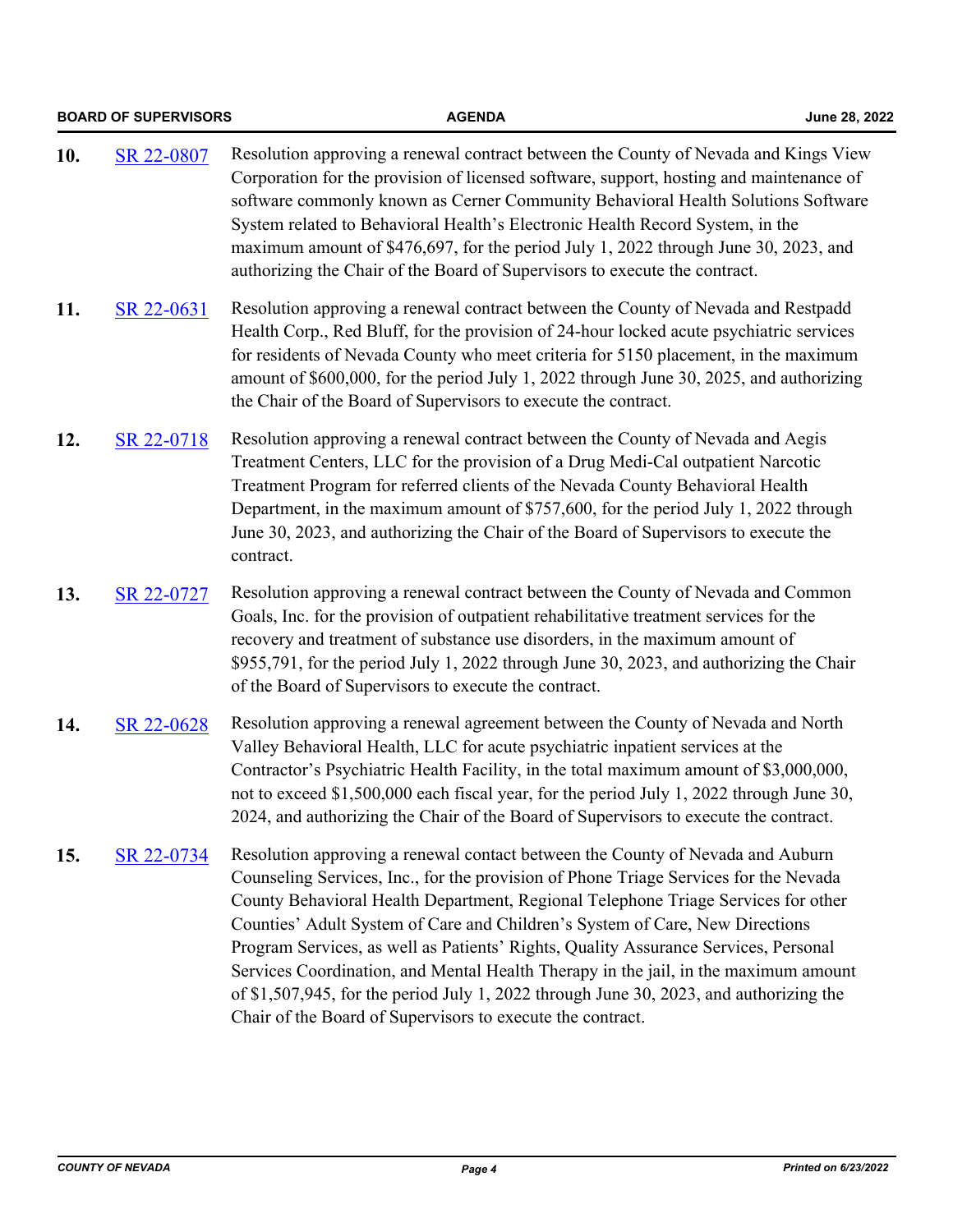|     | <b>BOARD OF SUPERVISORS</b>        | <b>AGENDA</b>                                                                                                                                                                                                                                                                                                                                                                                                                                                                                                             | June 28, 2022 |
|-----|------------------------------------|---------------------------------------------------------------------------------------------------------------------------------------------------------------------------------------------------------------------------------------------------------------------------------------------------------------------------------------------------------------------------------------------------------------------------------------------------------------------------------------------------------------------------|---------------|
| 16. | SR 22-0719                         | Resolution approving a renewal contract between the County of Nevada and Victor<br>Community Support Services, Inc. for the provision of Wraparound and Therapeutic<br>Behavior services, in the maximum amount of \$2,783,222, for the period July 1, 2022<br>through June 30, 2023, and authorizing the Chair of the Board of Supervisors to execute<br>the contract.                                                                                                                                                   |               |
| 17. | SR 22-0740                         | Resolution approving a renewal contract between the County of Nevada and Sierra<br>Mental Wellness Group for the provision of services in relation to crisis intervention,<br>community client services, and services relating to the operation of a Crisis<br>Stabilization Unit, in the maximum amount of \$2,990,079, for the period July 1, 2022<br>through June 30, 2023, and authorizing the Chair of the Board of Supervisors to execute<br>the contract.                                                          |               |
| 18. | SR 22-0739                         | Resolution approving a renewal contract between the County of Nevada and Turning<br>Point Community Programs, Inc. for the provision of Adult Assertive Community<br>Treatment Program, Respite, Case Management, and Housing services as a component<br>of the County's Mental Health Services Act Community Services and Supports Plan, in<br>the maximum amount of $$4,645,108$ , for the period July 1, 2022 through June 30,<br>2023, and authorizing the Chair of the Board of Supervisors to execute the contract. |               |
|     | Public Health Director: Jill Blake |                                                                                                                                                                                                                                                                                                                                                                                                                                                                                                                           |               |
|     |                                    |                                                                                                                                                                                                                                                                                                                                                                                                                                                                                                                           |               |

- **19.** [SR 22-0602](http://nevco.legistar.com/gateway.aspx?m=l&id=/matter.aspx?key=40930) Resolution approving a contract between the County of Nevada and the Nevada County Superintendent of Schools for community health worker support to address COVID-19 prevention, vaccine outreach, and education to under-served populations in western Nevada County, in the maximum amount of \$61,000, for the period July 1, 2022, through June 30, 2023, and authorizing the Chair of the Board of Supervisors to execute the contract.
- **20.** [SR 22-0777](http://nevco.legistar.com/gateway.aspx?m=l&id=/matter.aspx?key=41104) Resolution approving a renewal contract between the County of Nevada and Glennah Trochet, M.D. pertaining to Interim Public Health Officer duties as required by the Nevada County Public Health Department during absences or unavailability of the County Public Health Officer, in the maximum amount of \$200,000, for the two-year period July 1, 2022 through June 30, 2024, and authorizing the Chair of the Board of Supervisors to execute the contract.

#### Director of Social Services: Rachel Peña

**21.** [SR 22-0735](http://nevco.legistar.com/gateway.aspx?m=l&id=/matter.aspx?key=41063) Resolution approving a renewal contract between the County of Nevada and Shona Torgrimson dba Helping Hands Nurturing Center for Nurturing Parenting Program and Supervised Visitation services for the Child Welfare Services Department, in the maximum amount of \$255,000 not to exceed \$127,500 for each fiscal year, for the period July 1, 2022 through June 30, 2024, and authorizing the Chair of the Board of Supervisors to execute the contract.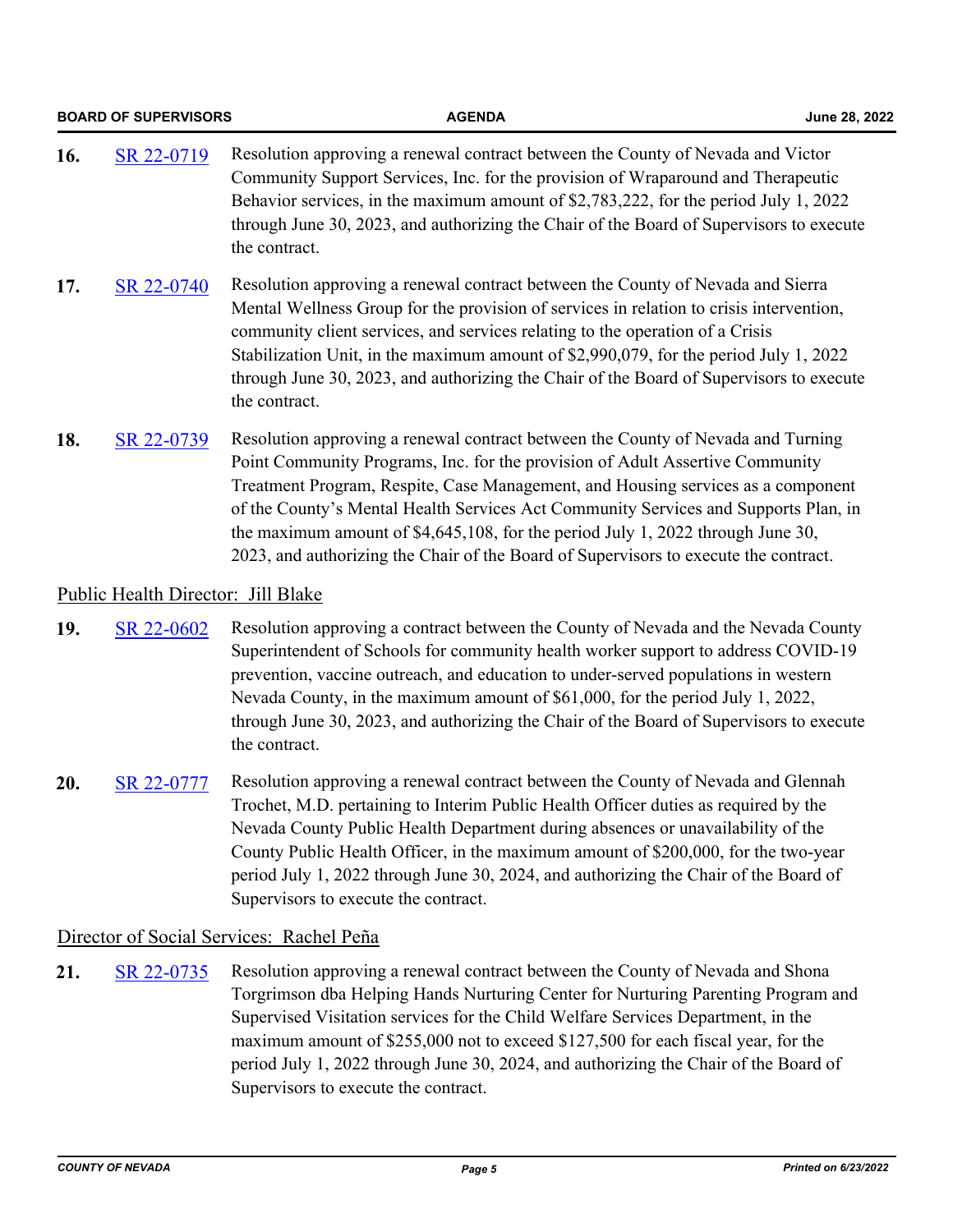|     | <b>BOARD OF SUPERVISORS</b> | <b>AGENDA</b>                                                                                                                                                                                                                                                                                                                                                                                                                                                                             | June 28, 2022 |
|-----|-----------------------------|-------------------------------------------------------------------------------------------------------------------------------------------------------------------------------------------------------------------------------------------------------------------------------------------------------------------------------------------------------------------------------------------------------------------------------------------------------------------------------------------|---------------|
| 22. | SR 22-0758                  | Resolution approving a contract between the County of Nevada and Advocates for<br>Mentally Ill Housing, Inc., dba AMI Housing, Inc., for the provision of Housing Support<br>services, in the maximum amount of \$714,473, for the period July 1, 2022 through June<br>30, 2023, and authorizing the Chair of the Board of Supervisors to execute the contract.                                                                                                                           |               |
| 23. | SR 22-0672                  | Resolution approving Standard Agreement JP2014 between the County of Nevada and<br>the California Volunteers, providing the Nevada County Department of Social Services<br>funding in the amount of \$1,736,241 to develop a Youth Workforce Program, for the<br>period May 26, 2022 through May 1, 2024, and authorizing the Chair of the Board of<br>Supervisors to execute the agreement.                                                                                              |               |
|     |                             | Child Support Services, Collections, and Housing Director: Mike Dent                                                                                                                                                                                                                                                                                                                                                                                                                      |               |
| 24. | SR 22-0721                  | Resolution approving the addition of delinquent Community Development Agency<br>(CDA) assessments (citations) onto the 2022-2023 secured property tax roll.<br>(Collections)                                                                                                                                                                                                                                                                                                              |               |
|     |                             | Sheriff-Coroner/Public Administrator: Shannan Moon                                                                                                                                                                                                                                                                                                                                                                                                                                        |               |
| 25. | SR 22-0743                  | Resolution authorizing a fifth amendment to the agreement between the County of<br>Nevada and the County of Placer whereby Nevada County provides booking and jail<br>services for Placer County (Res. 17-253), extending the term of the agreement from<br>July 1, 2022, to June 30, 2023, increasing the reimbursement amount from \$488,008 to<br>\$502,648, and authorizing the Chair of the Board of Supervisors to execute the<br>amendment.                                        |               |
| 26. | SR 22-0738                  | Resolution approving the Notice of Acceptance and Completion of the contract between<br>the County of Nevada and Stanley Convergent Security Solutions, Inc. for the Wayne<br>Brown Correctional Facility Security System Upgrade Project, with final contract costs<br>totaling \$345,790.24, and directing the Clerk of the Board to record the Notice in<br>accordance with Civil Code section 9208.                                                                                   |               |
|     |                             | Community Development Agency Director/Interim Director of Public Works: Trisha Tillotson                                                                                                                                                                                                                                                                                                                                                                                                  |               |
| 27. | SR 22-0804                  | Resolution approving Amendment 2 to the agreement between the County of Nevada and<br>Sierra Business Council for Economic Development Program Management services,<br>amending Exhibit "B", Schedule of Charges and Payment, increasing the contract amount<br>from $$343,300$ to a maximum amount not to exceed $$521,600$ , extending the contract<br>end date from June 30, 2022 to June 30, 2023, and authorizing the Chair of the Board of<br>Supervisors to execute the amendment. |               |
| 28. | SR 22-0786                  | Resolution approving the use of American Rescue Plan Act (ARPA) funds in the amount<br>of \$450,000 for the "Outdoor Visitor Safety Fund Grant" Program, and directing the<br>Auditor-Controller to amend the Fiscal Year 2022/23 Recreation budget. (4/5)<br>affirmative vote required)                                                                                                                                                                                                  |               |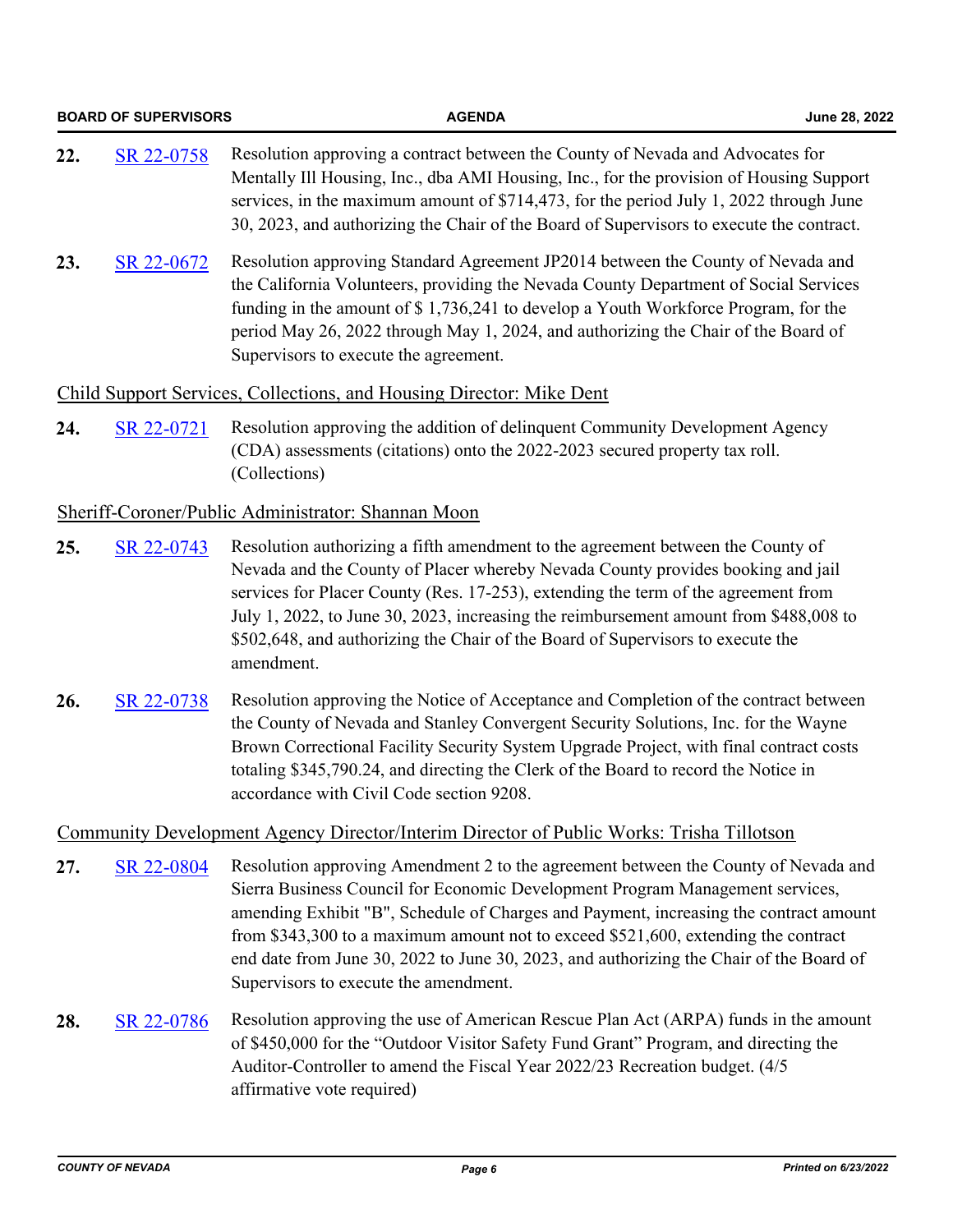|     | <b>BOARD OF SUPERVISORS</b>               | <b>AGENDA</b>                                                                                                                                                                                                                                                                                                                                                                                                                                                                                                                                          | June 28, 2022 |
|-----|-------------------------------------------|--------------------------------------------------------------------------------------------------------------------------------------------------------------------------------------------------------------------------------------------------------------------------------------------------------------------------------------------------------------------------------------------------------------------------------------------------------------------------------------------------------------------------------------------------------|---------------|
| 29. | SR 22-0751                                | Resolution approving a renewal contract between the County of Nevada and Nelson<br>Engineering for professional surveying services and County Surveyor functions,<br>amending the hourly rate terms of the contract for a maximum contract amount not to<br>exceed of \$100,000, appointing Kevin Nelson as County Surveyor for the County of<br>Nevada, and Stephan Williams as an alternate County Surveyor, for the period July 1,<br>2022 through June 30, 2023, and authorizing the Chair of the Board of Supervisors to<br>execute the contract. |               |
| 30. | SR 22-0716                                | Resolution approving Program Supplement No. F056 Rev.1 to Administering<br>Agency-State Agreement for Federal Aid Projects No. 03-5917F15, accepting an<br>additional amount of \$121,200 for a total amount of \$730,000, for the Hirschdale Road<br>over Truckee River Bridge Replacement Project, Federal Contract No.<br>HSIPL-5917(092), and authorizing the Chair of the Board of Supervisors to execute the<br>document. (Dist. V)                                                                                                              |               |
| 31. | SR 22-0750                                | Resolution authorizing the Department of Public Works to request Fiscal Year 2022/23<br>Regional Surface Transportation Program funding from Nevada County Transportation<br>Commission, for a total funding request of \$490,594. (Transit Services)                                                                                                                                                                                                                                                                                                  |               |
|     | <b>Building Director: Craig Griesbach</b> |                                                                                                                                                                                                                                                                                                                                                                                                                                                                                                                                                        |               |
| 32. | SR 22-0657                                | (Waive further reading/Adopt) An Ordinance amending Chapter II of Title 3 of the<br>Nevada County Land Use and Development Code regarding Administrative Enforcement<br>and Cannabis Cultivation.                                                                                                                                                                                                                                                                                                                                                      |               |
| 33. | SR 22-0745                                | Resolution approving Amendment 1 to the contract between the County of Nevada and<br>4LEAF, Inc. to provide on-call professional building inspection and plan review services<br>(PESP4281), extending the term of the contract from June 30, 2022 to June 30 2023,<br>with an annual contract amount not to exceed \$85,000, authorizing the Chair of the<br>Board of Supervisors to execute the contract, and authorizing the Purchasing Agent to<br>encumber the contract.                                                                          |               |
| 34. | SR 22-0747                                | Resolution approving Amendment 1 to the contract between the County of Nevada and<br>Interwest Consulting Group Inc. to provide on-call professional building inspection and<br>plan review services (Res. 21-352), extending the contract term from June 30, 2022 to<br>June 30, 2023, with an annual contract amount not to exceed \$85,000 authorizing the<br>Chair of the Board of Supervisors to execute the amendment, and authorizing the<br>Auditor-Controller to encumber the contract.                                                       |               |
| 35. | SR 22-0748                                | Resolution approving Amendment 1 to the contract between the County of Nevada and<br>West Coast Code Consultants Inc. (WC3) to provide on-call professional building<br>inspection and plan review services (PESP4253), extending the contract term to June<br>30, 2023, with a maximum annual contract amount not to exceed \$85,000, authorizing<br>the Chair of the Board of Supervisors to execute the amendment, and authorizing the<br>Purchasing Agent to encumber the contract.                                                                |               |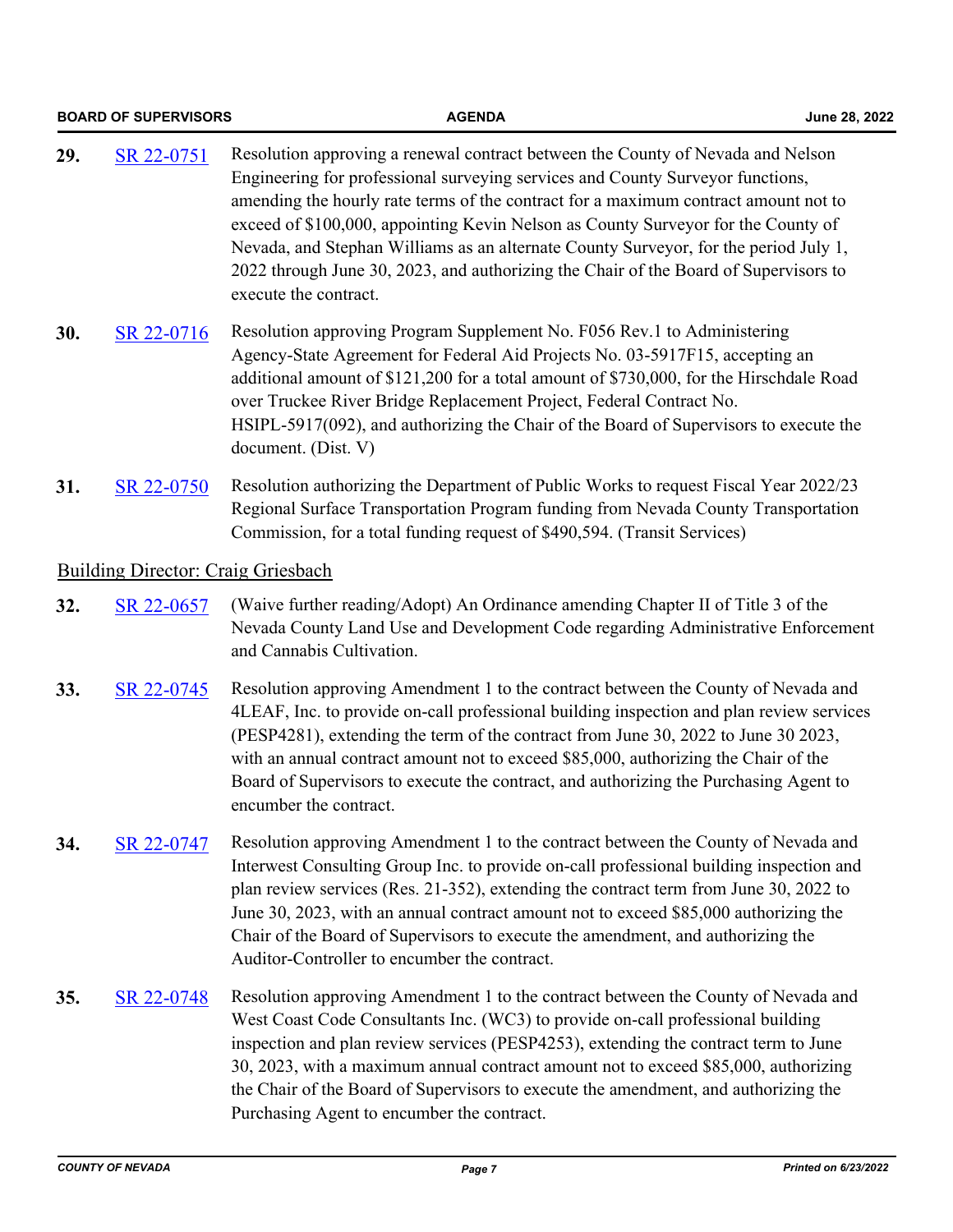#### Planning Director: Brian Foss

**36.** [SR 22-0780](http://nevco.legistar.com/gateway.aspx?m=l&id=/matter.aspx?key=41107) Resolution approving Amendment 1 to the contract between the County of Nevada and Raney Planning and Management Inc., for the preparation of an Environmental Impact Report (EIR19-001) and contract planning services for the proposed Idaho-Maryland Mine - Rise Grass Valley Project (Res. 20-156), increasing the contract by \$353,156 to an amount not to exceed \$734,350, extending the contract termination date to June 30, 2024, authorizing the Chair of the Board of Supervisors to execute the amendment, and directing the Auditor-Controller to amend the Fiscal Year 2021/22 Planning Department budget. (4/5 affirmative vote required)

#### Director of Human Resources : Steven Rose

- **37.** [SR 22-0768](http://nevco.legistar.com/gateway.aspx?m=l&id=/matter.aspx?key=41096) Resolution approving a contract between the County of Nevada and HYAS Group to provide oversight of the County's Deferred Compensation benefits, for a three-year term beginning July 1, 2022 and ending June 30, 2025, in the amount of \$32,000 in Fiscal Year 2022/23, and \$33,000 in Fiscal Years 2023/24 and 2024/25, in the maximum contract price of \$98,000, and authorizing the Chair of the Board of Supervisors to execute the contract.
- **38.** [SR 22-0771](http://nevco.legistar.com/gateway.aspx?m=l&id=/matter.aspx?key=41099) Resolution approving a contract between the County of Nevada and Riitta Herwitz Design Support LLC for advertising services for Nevada County employment, in the amount of \$38,500 per fiscal year, for a maximum contract amount of \$115,500, for a three-year term beginning July 1, 2022 and ending June 30, 2025, and authorizing the Chair of the Board of Supervisors to execute the contract.

#### Chief Information Officer: Stephen Monaghan

- **39.** [SR 22-0808](http://nevco.legistar.com/gateway.aspx?m=l&id=/matter.aspx?key=41135) Resolution approving a contract between the County of Nevada and R & B Com Inc. for computer installation and deployment services, for a maximum amount not to exceed \$60,000, for the period July 1, 2022 through June 30, 2023, and authorizing the Chair of the Board to execute the contract.
- **40.** [SR 22-0639](http://nevco.legistar.com/gateway.aspx?m=l&id=/matter.aspx?key=40967) Resolution approving an agreement between the County of Nevada and the Social Good Fund Inc. pertaining to the Friends of Purdon Crossing portable restrooms project located at Purdon Crossing at the South Yuba River for pumping services, in the amount of \$8,343, for the period June 1, 2022 through June 30, 2023, and authorizing the Chair of the Board of Supervisors to execute the agreement. (Emergency Services)
- **41.** [SR 22-0779](http://nevco.legistar.com/gateway.aspx?m=l&id=/matter.aspx?key=41106) Resolution accepting the CAL FIRE California Climate Investments Evacuation Route Planning and Development Grant for the Nevada County Evacuation Route Planning Project, in the amount of \$135,422 provided by CAL FIRE and in-kind match of \$135,442 for a total project cost of \$270,844, for the period June 17, 2022 through March 15, 2024, ratifying the execution of Grant Agreement 5GG21105 signed June 10 by the Director of Emergency Services, and authorizing the Director of Emergency Services to execute all additional document required. (Emergency Services)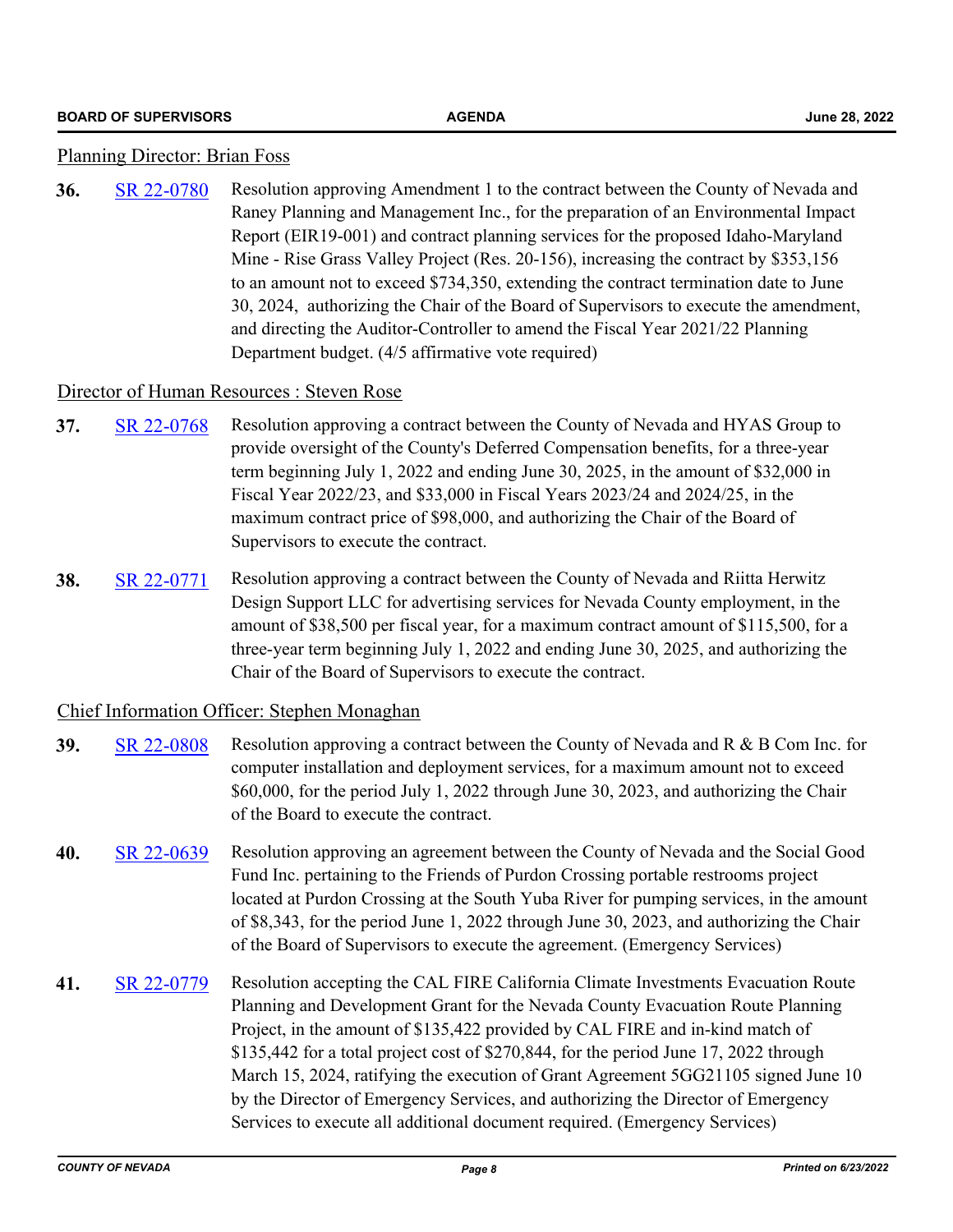|     | <b>BOARD OF SUPERVISORS</b> | <b>AGENDA</b>                                                                                                                                                                                                                                                                                                                                                                                                                                                                                                                            | June 28, 2022 |
|-----|-----------------------------|------------------------------------------------------------------------------------------------------------------------------------------------------------------------------------------------------------------------------------------------------------------------------------------------------------------------------------------------------------------------------------------------------------------------------------------------------------------------------------------------------------------------------------------|---------------|
| 42. | SR 22-0803                  | Resolution approving the increase of \$40,000 and the renewal of the contract between<br>the County of Nevada and Pride Asset Protection, Inc. for Countywide Security Services<br>at various County Facilities (Res. 21-383), in an annual amount of \$270,000, for the<br>period July 1, 2022 through June 30, 2023, approving renewal for up to three additional<br>one year periods so long as the contract amount does not exceed 10%, and authorizing<br>the Purchasing Agent to execute the contract. (Purchasing)                |               |
| 43. | SR 22-0772                  | Resolution authorizing the transfer of a surplus vehicle (2009 Dodge Nitro) to the<br>Washington County Water District. (4/5 affirmative vote required) (Purchasing)                                                                                                                                                                                                                                                                                                                                                                     |               |
|     |                             | County Counsel: Katharine L. Elliott                                                                                                                                                                                                                                                                                                                                                                                                                                                                                                     |               |
| 44. | SR 22-0757                  | Resolution approving an agreement between the County of Nevada and Thomson<br>Reuters' West Publishing Corporation regarding online legal research, legal calendaring<br>and legal document preparation software, and related services, in the amount of<br>\$50,629.80 (\$16,060.20 for Fiscal Year 2022/23, \$16,863.24 for Fiscal Year<br>2023/24, and \$17,706.36 for Fiscal Year 2024/25), for the period July 1, 2022 through<br>June 30, 2025, and authorizing the Chair of the Board of Supervisors to execute the<br>agreement. |               |
|     |                             | County Executive Officer: Alison Lehman                                                                                                                                                                                                                                                                                                                                                                                                                                                                                                  |               |
| 45. | SR 22-0766                  | Resolution approving Amendment 2 to the contract between the County of Nevada and<br>Robert D. Niehaus (RDN) pertaining to the preparation of an independent Economic<br>Impact Analysis of the proposed Idaho-Maryland Mine Project in Nevada County (Res.<br>21-539), extending the contract termination date from June 30, 2022 to June 30, 2023,<br>and authorizing the Chair of the Board of Supervisors to execute the amendment.                                                                                                  |               |
| 46. | SR 22-0742                  | Resolution of the Board of Supervisors of the County of Nevada approving an increase<br>to the self-insured retention for the General Liability 1 Program to the amount of<br>\$250,000 effective July 1, 2022, amending Resolution 90-369, previously amended by<br>Resolution 96-111, and continuing to maintain reserves sufficient to cover the<br>self-insured retention.                                                                                                                                                           |               |
|     |                             | Clerk of the Board: Julie Patterson Hunter                                                                                                                                                                                                                                                                                                                                                                                                                                                                                               |               |
| 47. | SR 22-0495                  | Resolution setting compensation for Nevada County's Assessment Appeals Board<br>members, effective July 1, 2022.                                                                                                                                                                                                                                                                                                                                                                                                                         |               |
| 48. | SR 22-0635                  | Reappointment of Jon Byerrum as Public Member to the Nevada County Finance<br>Authority, for a two-year term ending June 30, 2024.                                                                                                                                                                                                                                                                                                                                                                                                       |               |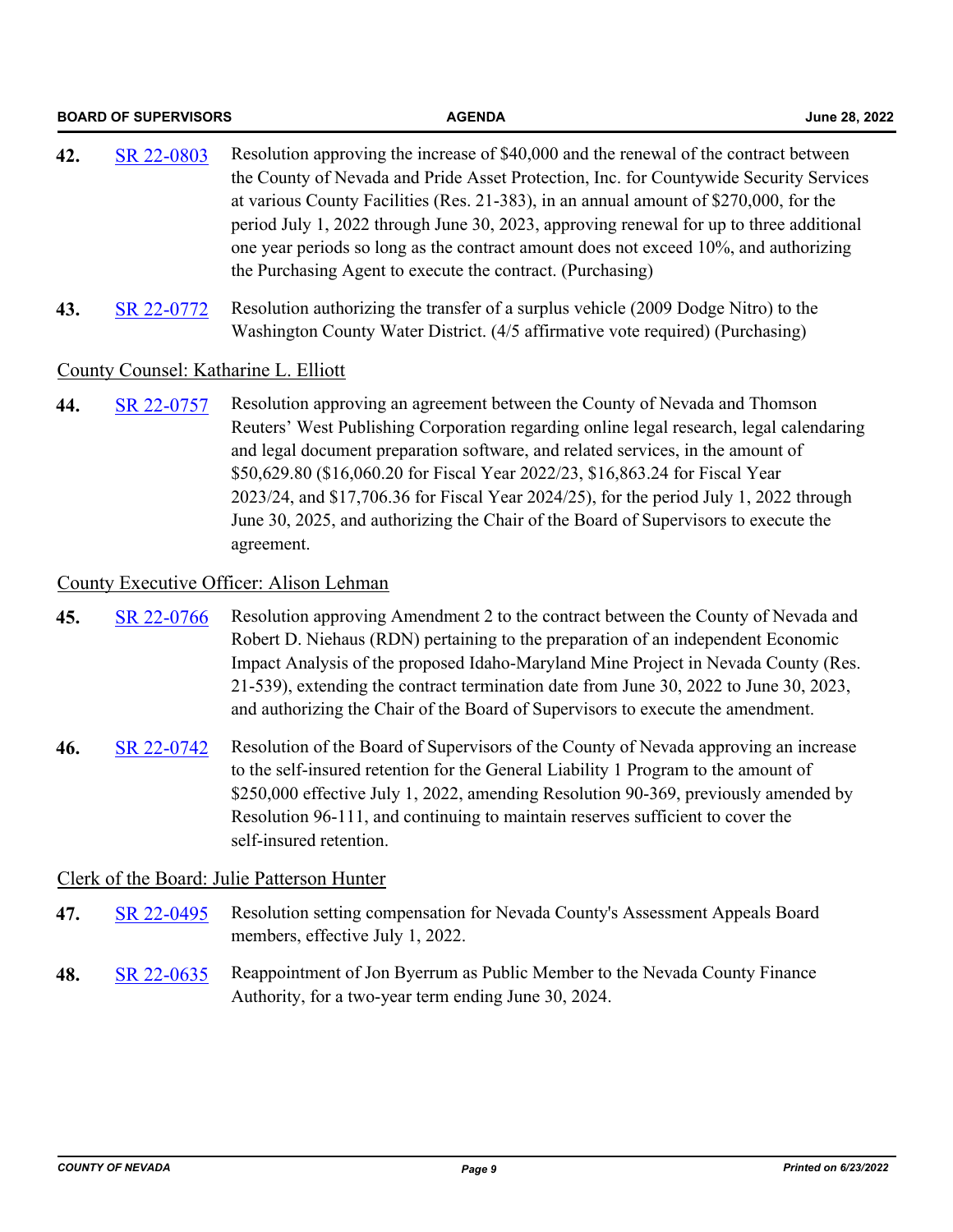|     | <b>BOARD OF SUPERVISORS</b> | <b>AGENDA</b>                                                                                                                                                                                                                                                                                           | June 28, 2022 |
|-----|-----------------------------|---------------------------------------------------------------------------------------------------------------------------------------------------------------------------------------------------------------------------------------------------------------------------------------------------------|---------------|
| 49. | SR 22-0767                  | Reappointment of Edward Sylvester as Public Member to the Nevada County Finance<br>Authority, for a two-year term ending June 30, 2024.                                                                                                                                                                 |               |
| 50. | SR 22-0614                  | Reappointment of Judith Bell as Public Member and Anita Wald-Tuttle as Consumer<br>Member for the Nevada-Sierra Connecting Point Public Authority Governing Board, for<br>three-year terms ending June 30, 2025.                                                                                        |               |
| 51. | SR 22-0749                  | Appointment of Saundra "Remy" Lindsey as Public Member to the Nevada-Sierra<br>Connecting Point Public Authority Governing Board, for an unexpired three-year term<br>ending June 30, 2023.                                                                                                             |               |
| 52. | SR 22-0619                  | Reappointments of Sam Sebastian Echeverria as Consumer Member representative, Lori<br>Malone as Family Member representative, and Laura Preston as Consumer Member<br>representative to the Nevada County Mental Health and Substance Use Advisory Board,<br>for three-year terms ending June 30, 2025. |               |
| 53. | SR 22-0622                  | Acceptance of Board of Supervisors Summary Minutes for June 14, 2022.                                                                                                                                                                                                                                   |               |

**\*\*\*\*\*\***

### **SCHEDULED ITEM: 10:00 A.M.**

#### **INDIVIDUAL BOARD MEMBER ITEMS: District IV Supervisor, Sue Hoek**

- **54.** [SR 22-0796](http://nevco.legistar.com/gateway.aspx?m=l&id=/matter.aspx?key=41123) Approve the Youth Leadership Award presented to Shaun Chilton, for standing out as a youth leader through his success in Future Farmers of America Creed speaking competitions.
- **55.** [SR 22-0797](http://nevco.legistar.com/gateway.aspx?m=l&id=/matter.aspx?key=41124) Approve the Youth Leadership Awards presented to Nathan and Sydney DuPont, for standing out as youth leaders for their sharp thinking, swift action, and courage, that led to them saving the lives of a drowning woman and her dog in Lake Wildwood on March 20, 2022.

#### **\*DEPARTMENT HEAD MATTERS:**

### **Community Development Agency Director/Interim Director of Public Works: Trisha Tillotson**

**56.** [SR 22-0798](http://nevco.legistar.com/gateway.aspx?m=l&id=/matter.aspx?key=41125) Resolution approving the Grant Award Agreement between the County of Nevada and Bear Yuba Land Trust for the Trailkeeper Program, in the amount of \$11,500 funded by the American Rescue Plan Act (ARPA), and authorizing the Chair of the Board of Supervisors to execute the agreement.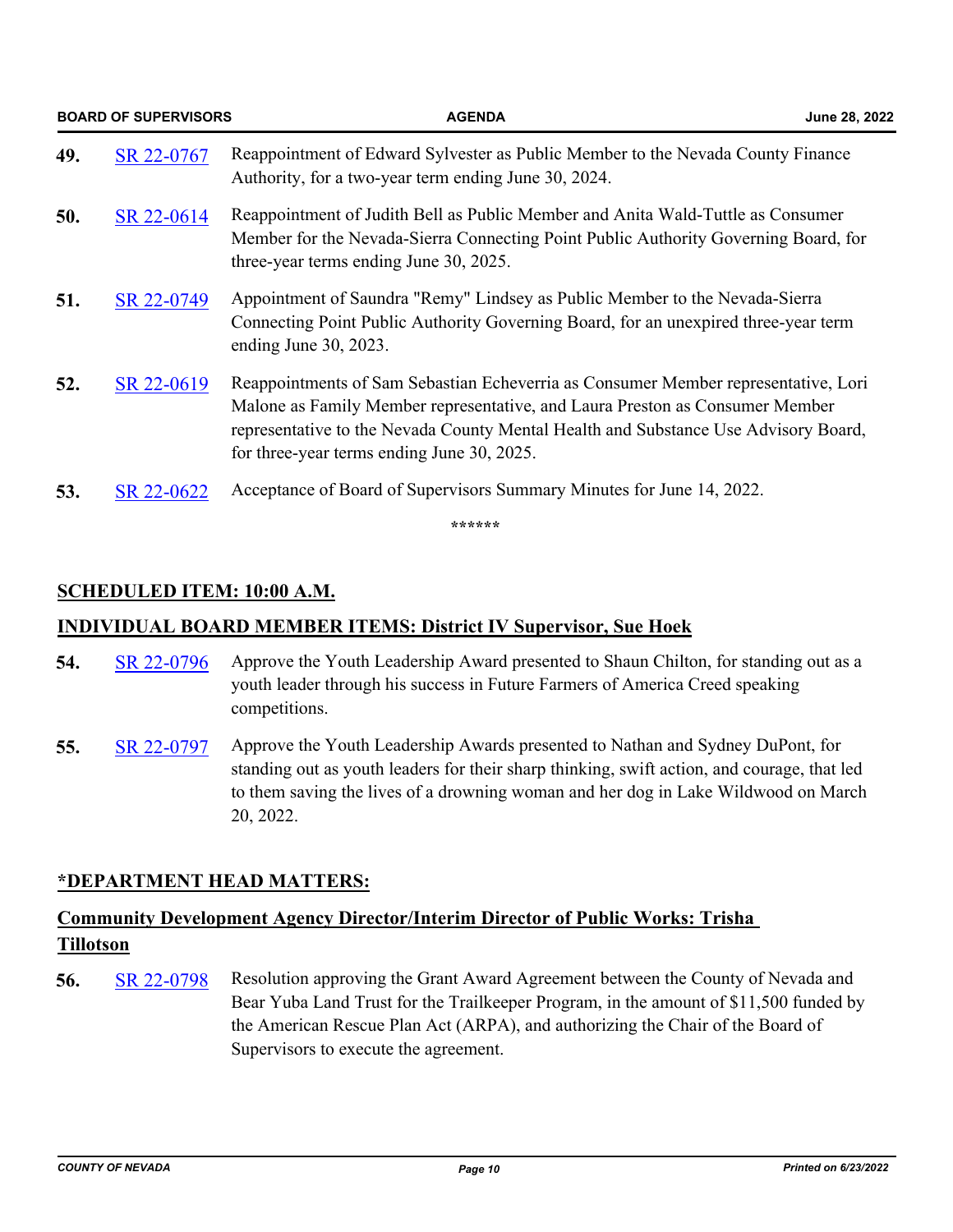|     | <b>BOARD OF SUPERVISORS</b> | <b>AGENDA</b>                                                                                                                                                                                                                                                                                                                                                                                            | June 28, 2022 |
|-----|-----------------------------|----------------------------------------------------------------------------------------------------------------------------------------------------------------------------------------------------------------------------------------------------------------------------------------------------------------------------------------------------------------------------------------------------------|---------------|
| 57. | SR 22-0790                  | Resolution approving the Grant Award Agreement between the County of Nevada and<br>Bicyclists of Nevada County (BONC), in the amount of \$13,724 for the "Outdoor<br>Visitor Safety Fund Grant" funded by the American Rescue Plan Act (ARPA), and<br>authorizing the Chair of the Board of Supervisors to execute the agreement.                                                                        |               |
| 58. | SR 22-0800                  | Resolution approving the Grant Award Agreement between the County of Nevada and<br>Truckee Trails Foundation for the Trail Host Ambassador Program and portable<br>restrooms, in the amount of \$25,400 funded by the American Rescue Plan Act (ARPA),<br>and authorizing the Chair of the Board of Supervisors to execute the agreement.                                                                |               |
| 59. | SR 22-0799                  | Resolution approving the Grant Award Agreement between the County of Nevada and<br>South Yuba River Citizens League (SYRCL) for the River Ambassador Program, in the<br>amount of \$16,705 funded by the American Rescue Plan Act (ARPA), and authorizing<br>the Chair of the Board of Supervisors to execute the agreement.                                                                             |               |
| 60. | SR 22-0791                  | Resolution approving the Grant Award Agreement between the County of Nevada and<br>Nevada Irrigation District (NID), in the amount of \$18,000 for the "Outdoor Visitor<br>Safety Fund Grant" funded by the American Rescue Plan Act (ARPA), and authorizing<br>the Chair of the Board of Supervisors to execute the agreement.                                                                          |               |
| 61. | SR 22-0792                  | Resolution approving the Grant Award Agreement between the County of Nevada and<br>South Yuba River Citizens League (SYRCL), in the amount of \$46,371 for the "Outdoor<br>Visitor Safety Fund Grant" for the Golden Quartz Picnic Area Vault Toilets funded by<br>the American Rescue Plan Act (ARPA), and authorizing the Chair of the Board of<br>Supervisors to execute the agreement.               |               |
| 62. | SR 22-0793                  | Resolution approving the Grant Award Agreement between the County of Nevada and<br>South Yuba River Citizens League (SYRCL), in the amount of \$75,000 for the "Outdoor<br>Visitor Safety Fund Grant" for the Wild & Scenic Trail Marker and Safety Signage<br>Project funded by the American Rescue Plan Act (ARPA), and authorizing the Chair of<br>the Board of Supervisors to execute the agreement. |               |
| 63. | SR 22-0789                  | Resolution approving the Grant Award Agreement between the County of Nevada and<br>Bear Yuba Land Trust, in the amount of \$99,500 for the "Outdoor Visitor Safety Fund<br>Grant" funded by the American Rescue Plan Act (ARPA), and authorizing the Chair of<br>the Board of Supervisors to execute the agreement.                                                                                      |               |
| 64. | SR 22-0794                  | Resolution approving the Grant Award Agreement between the County of Nevada and<br>Truckee Trails Foundation, in the amount of \$109,370 for the "Outdoor Visitor Safety<br>Fund Grant" funded by the American Rescue Plan Act (ARPA), and authorizing the Chair<br>of the Board of Supervisors to execute the agreement.                                                                                |               |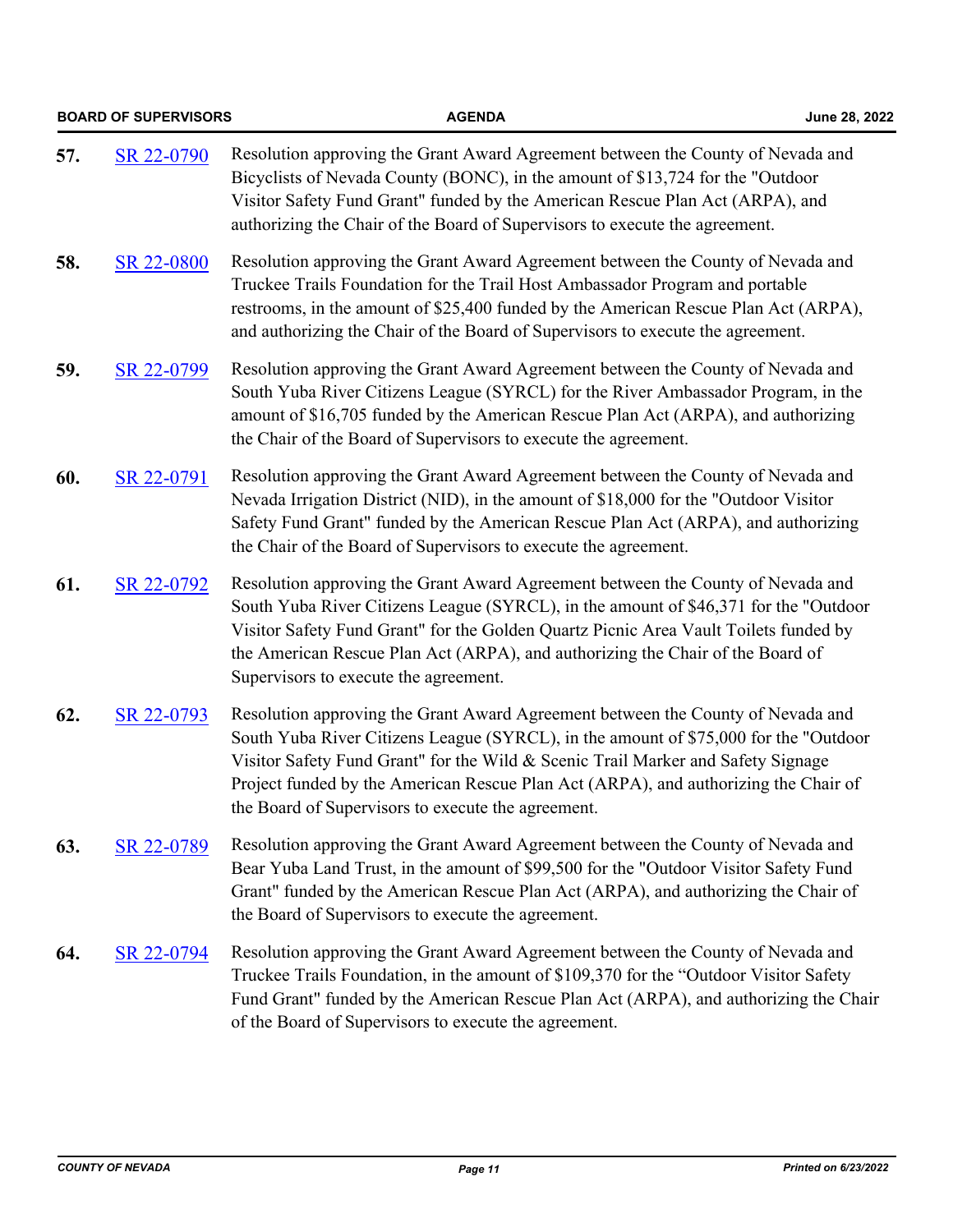#### **SCHEDULED ITEM: 11:15 A.M.**

### **Community Development Agency Director/Interim Director of Public Works: Trisha Tillotson**

- **65.** [SR 22-0785](http://nevco.legistar.com/gateway.aspx?m=l&id=/matter.aspx?key=41112) Public hearing to introduce and waive further reading of the attached Ordinance amending Section 3.A.8 of Article 3.A of Chapter IV of the Nevada County General Code.The amendment of parking prohibitions on Dog Bar Road, Pleasant Valley Road and Soda Springs Road, and the addition of parking prohibitions on Boreal Ridge Road, Coyote Street, Donner Lake Road, Maybert Road, Relief Hill Road and Washington Road are needed to enable enforcement of appropriate parking restrictions to deter illegal parking. In compiling these changes, input was considered from California Highway Patrol, Nevada County Sheriff's Office, Placer County, the Town of Washington Fire Department and Nevada County Staff.
- **65a.** [SR 22-0838](http://nevco.legistar.com/gateway.aspx?m=l&id=/matter.aspx?key=41165) (Introduce/Waive further reading) An Ordinance amending section G-IV 3.A.8 of Article 3A of Chapter IV of the Nevada County General Code pertaining to parking prohibitions. (Dist. I, II, IV, and V)
- **65b.** [SR 22-0784](http://nevco.legistar.com/gateway.aspx?m=l&id=/matter.aspx?key=41111) Resolution amending Resolution 11-520 pertaining to parking violation penalties at various locations, identified in Exhibit "A", for reasons of public safety.

#### **\*ANNOUNCEMENTS:**

Pursuant to Government Code Section 54954.2, Board members and County Executive Officer may make a brief announcement or brief report on his or her activities. Board members and County Executive Officer may also provide a reference to staff or other resources for factual information, request staff to report back to the Board at a subsequent meeting concerning any matter, or take action to direct staff to place a matter of business on a future agenda.

#### **\*CLOSED SESSIONS:**

| SR 22-0775 | Pursuant to Government Code § 54956.9(d)(1), County Counsel is requesting a closed<br>session to discuss the following existing litigation case:<br>Andresen vs. Minnis, et al., Nevada County Superior Court, Case No. TCU17-6612. |
|------------|-------------------------------------------------------------------------------------------------------------------------------------------------------------------------------------------------------------------------------------|
| SR 22-0783 | Pursuant to Government Code § 54956.9(d)(2), County Counsel is requesting a closed<br>session with the Board of Supervisors to discuss one matter in which there is a<br>significant threat of litigation against the County.       |
| SR 22-0829 | Pursuant to Government Code $\S$ 54956.9(d)(4), County Counsel is requesting a closed<br>session to determine whether litigation should be initiated by the County in one matter.                                                   |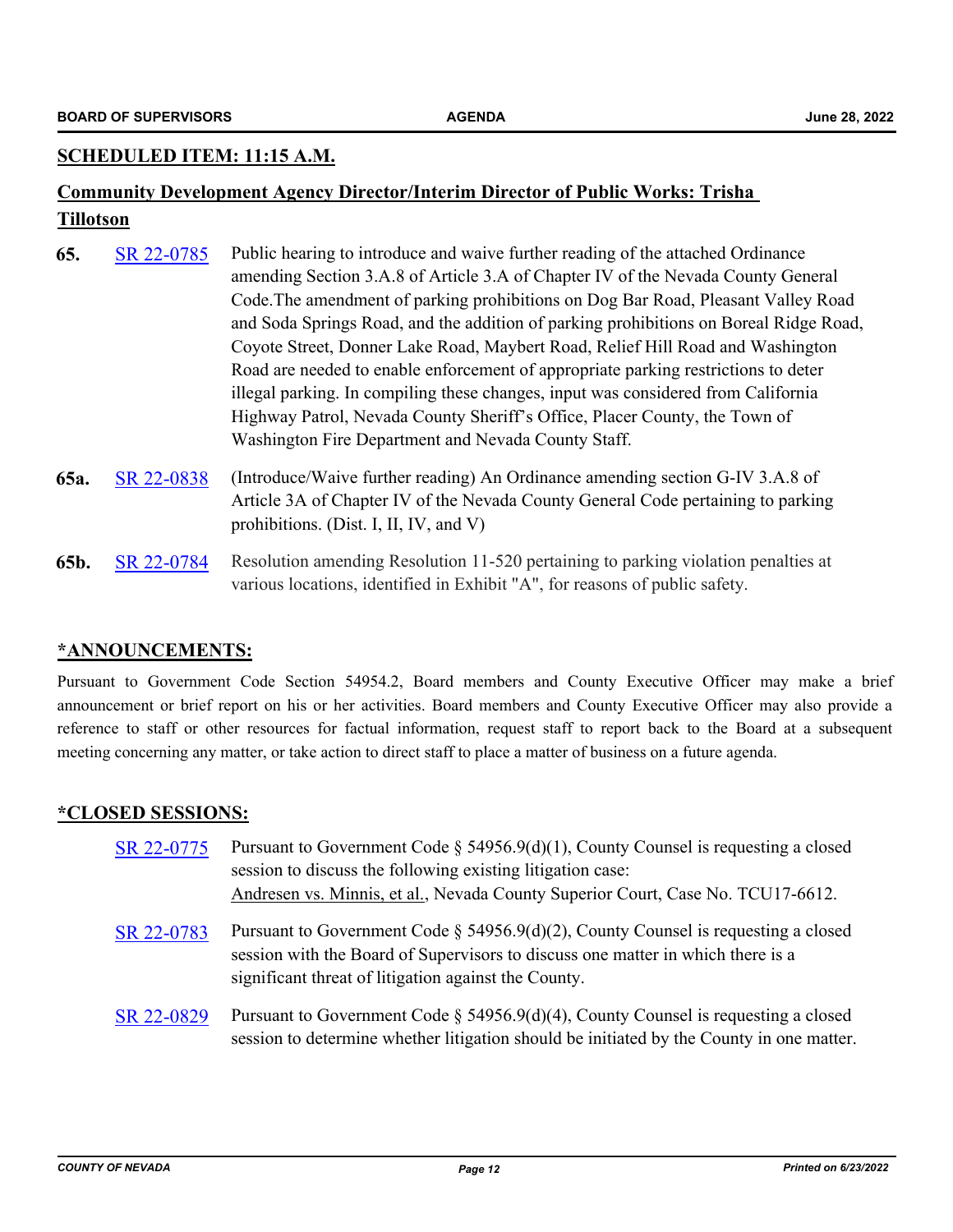| <b>BOARD OF SUPERVISORS</b> | <b>AGENDA</b>                                                                                                                                                                                                                                                                                                                                                                                                                                                                                                                                                                   | June 28, 2022 |
|-----------------------------|---------------------------------------------------------------------------------------------------------------------------------------------------------------------------------------------------------------------------------------------------------------------------------------------------------------------------------------------------------------------------------------------------------------------------------------------------------------------------------------------------------------------------------------------------------------------------------|---------------|
| SR 22-0834                  | Pursuant to Government Code § 54956.8, the Board of Supervisors desire to hold a<br>closed session regarding real property negotiations. The negotiator for the County is<br>Mike Dent, Nevada County Health and Human Services Agency. Items under negotiation<br>concern the price and terms of payment, and the property interest to be obtained, the<br>property located at 1103-1105 Sutton Way, Grass Valley, CA 95945 (APN:<br>035-400-042-000). The negotiator for the property is Douglas Summers, authorized<br>agent and co-owner of Scaldo Sutton Investments, LLC. |               |

#### **Recess for lunch:**

#### **AFTERNOON SESSION**

#### **SCHEDULED ITEM: 1:30 P.M.**

#### **Planning Director: Brian Foss**

- **66.** [SR 22-0680](http://nevco.legistar.com/gateway.aspx?m=l&id=/matter.aspx?key=41008) Public hearing to consider the meeting of Nevada County Planning Commission's May 26, 2022 (4-0) (1 absent) vote and recommendation for the 49er Self-Storage project including: 1) Adopt the Mitigated Negative Declaration (EIS22-0003); 2) Approve the Zoning District Map Amendment to rezone the subject parcel from Highway Commercial (CH) to Neighborhood Commercial (C1) (RZN21-0003); 3) Approve the Petition for Exceptions to Road Standards to allow for a reduced easement width on Johnson Place (PFX21-0006), and; 4) Approve the Conditional Use Permit to allow for the development and operation of a self-storage facility with 17 permanent buildings and 7 storage containers, as well as the formal approval of the existing Alta Sierra Family Automotive auto repair facility. (Dist. II)
- **66a.** [SR 22-0825](http://nevco.legistar.com/gateway.aspx?m=l&id=/matter.aspx?key=41152) Resolution adopting a Mitigated Negative Declaration in connection with the adoption of an Ordinance amending Zoning District Map No. 043 to rezone Assessor's Parcel number 025-220-054 from Commercial Highway (CH) to Neighborhood Commercial (C1), and the adoption of a Resolution approving a Petition for Exception to Road Standards and Conditional Use Permit to allow for the development and operation of 17 permanent buildings and 7 storage containers, as well as the approval of an existing Automotive Repair Facility located on Assessor's Parcel Number 025-220-054. (File Nos. PLN21-0281; RZN21-0003; CUP21-0005; PFX21-0006; EIS22-0003)
- **66b.** [SR 22-0826](http://nevco.legistar.com/gateway.aspx?m=l&id=/matter.aspx?key=41153) (Introduce/Waive further reading/Adopt) An Ordinance amending Zoning District Map 043, to rezone Assessor's Parcel Number 025-220-054 from Commercial Highway (CH) to Neighborhood Commercial (C1). (File NOs. PLN21-0281; RZN21-0003; CUP21-0005; PFX21-0006; EIS22-0003) (AAB Property LLC, Property Owner)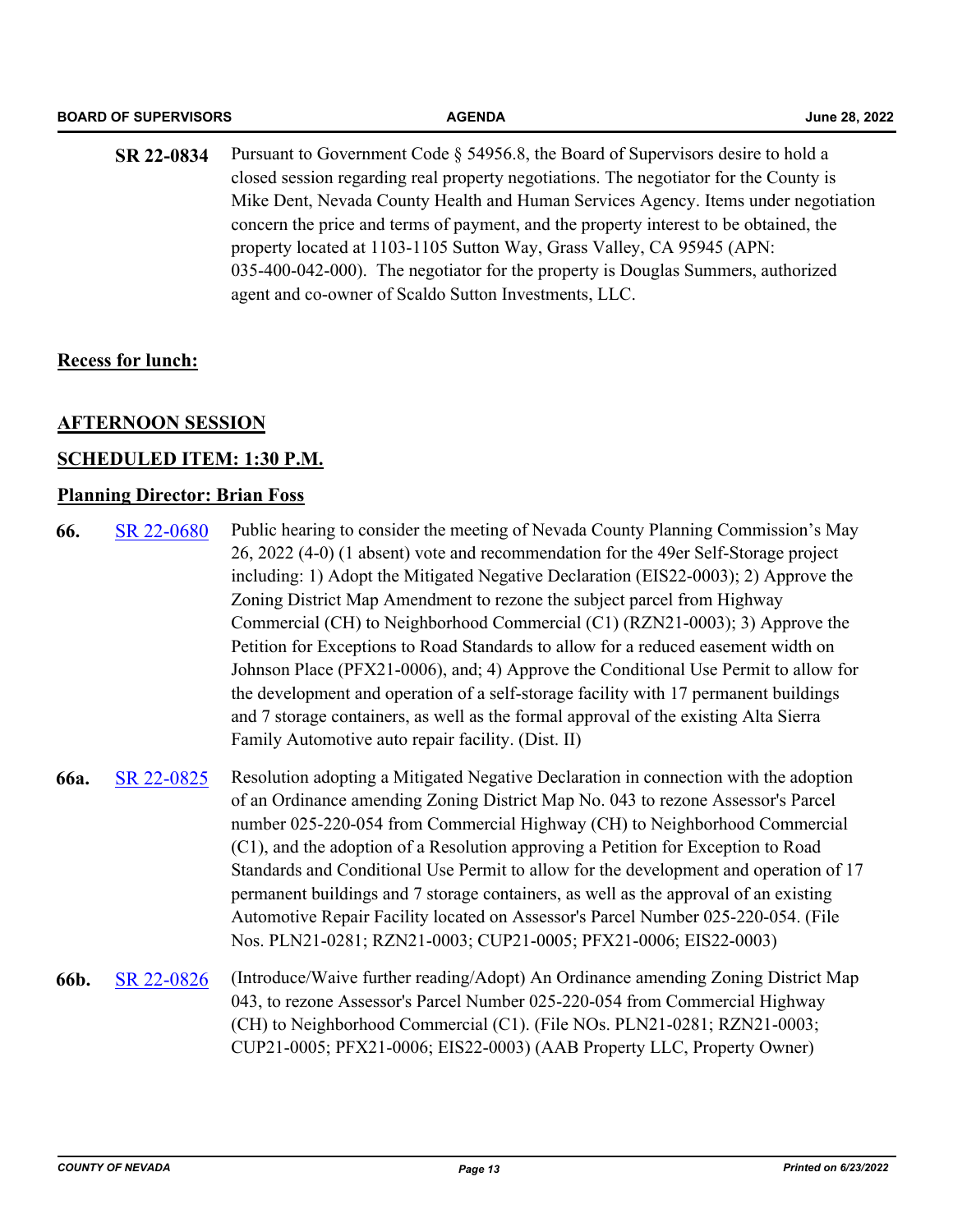|      | <b>BOARD OF SUPERVISORS</b> | <b>AGENDA</b>                                                                                                                                                                                                                                                                                                                                                                                   | June 28, 2022 |
|------|-----------------------------|-------------------------------------------------------------------------------------------------------------------------------------------------------------------------------------------------------------------------------------------------------------------------------------------------------------------------------------------------------------------------------------------------|---------------|
| 66c. | SR 22-0827                  | Resolution approving the Petition for Exceptions to Road Standards (PFX21-0006) and<br>Conditional Use Permit (CUP21-0005) to allow for the 49er Self-Storage Project to<br>include the development and operation of 17 permanent buildings and 7 storage<br>containers, as well as the approval of the existing Automotive Repair Facility located on<br>Assessor's Parcel Number 025-220-054. |               |

#### **\*DEPARTMENT HEAD MATTERS:**

#### **Child Support Services, Collections, and Housing Director: Mike Dent**

**67.** [SR 22-0457](http://nevco.legistar.com/gateway.aspx?m=l&id=/matter.aspx?key=40785) Accept the Nevada County Housing and Community Services presentation regarding the draft Strategic Plan to Address Homelessness in Nevada County, and receive public comment on the Homeless Action Plan. (Housing)

**\*\*\*\*\*\***

#### **Regular meeting of the Board of Directors of the Nevada County Sanitation District No. 1.**

Recess as the Board of Supervisors and convene as the Board of Directors of the Nevada County Sanitation District No. 1.

#### **Call the meeting to order**

#### **Department Matter:**

#### **County Executive Officer: Alison Lehman**

**68.** [SR 22-0811](http://nevco.legistar.com/gateway.aspx?m=l&id=/matter.aspx?key=41138) Resolution adopting the Fiscal Year 2022-2023 Nevada County Sanitation District No. 1 labor, risk management reserve, shared operation, maintenance, capital acquisition and improvement budgets for Lake Wildwood, Zone 1; Lake of the Pines, Zone 2; North San Juan, Zone 4; Gold Creek, Zone 5; Penn Valley, Zone 6; Mountain Lakes Estates, Zone 7; Cascade Shores, Zone 8; Eden Ranch, Zone 9; Higgins Village, Zone 11; and Valley Oak Court, Zone 12, totaling \$10,530,044.

#### **Public comment:**

Members of the public shall be allowed to address the Board on items not appearing on the agenda that are of interest to the public and are within the subject matter jurisdiction of the Board. (Please refer to pages 16 and 17 for information on the various options being made available for members of the public to provide comment.)

#### **Adjournment:**

Adjourn the meeting of the Nevada County Sanitation District No. 1 Board of Directors and reconvene as the Nevada County Board of Supervisors.

**\*\*\*\*\*\***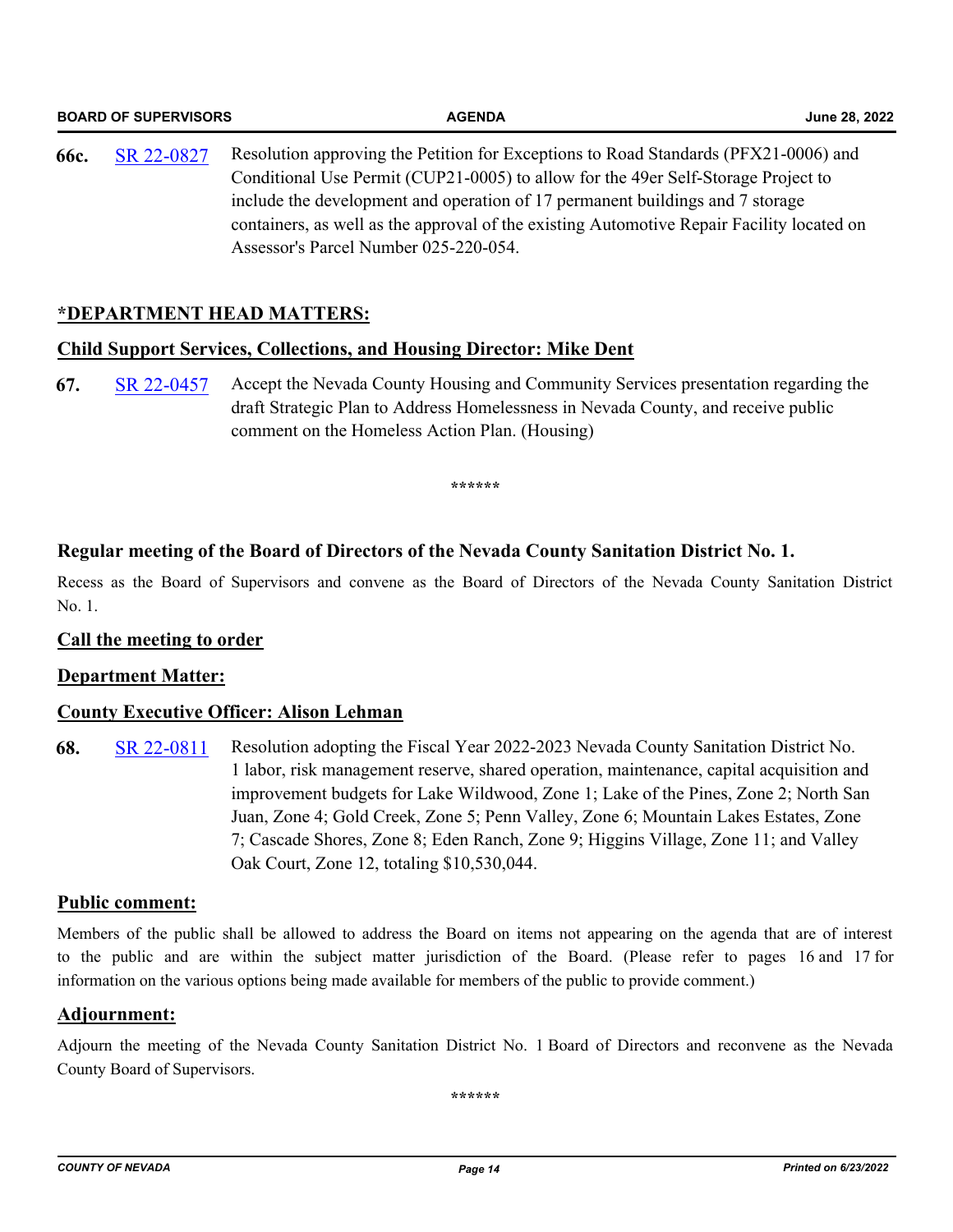#### **\*DEPARTMENT HEAD MATTERS:**

#### **County Executive Officer: Alison Lehman**

| 69. | SR 22-0812 | Resolution approving the Nevada County Appropriations Limitation for Fiscal Year<br>2022-2023, in the amount of \$90,596,023.                                        |
|-----|------------|----------------------------------------------------------------------------------------------------------------------------------------------------------------------|
| 70. | SR 22-0813 | Resolution adopting the Authorized Personnel Staffing Resolution for Fiscal Year<br>2022-2023, and rescinding Resolution 21-207, as amended, effective July 1, 2022. |
| 71. | SR 22-0814 | Resolution adopting the Authorized Personnel Salary Resolution for Fiscal Year<br>2022-2023, and rescinding Resolution 21-208, as amended, effective July 1, 2022.   |
| 72. | SR 22-0815 | Resolution adjusting Budget Commitments and Assignments for Fiscal Year<br>2021-2022.                                                                                |
| 73. | SR 22-0816 | Resolution adopting Final Budget Commitments and Assignments for Fiscal Year<br>2022-2023.                                                                           |
| 74. | SR 22-0817 | Resolution confirming allocation of Proposition 172 Public Safety Revenues for Fiscal<br>Year 2022-2023.                                                             |
| 75. | SR 22-0818 | Resolution adopting the Nevada County Fiscal Year 2022-2023 Budget, totaling<br>\$330,738,238.                                                                       |

#### **ADJOURNMENT:**

*\*(The Board of Supervisors can discuss these items at any time during the meeting.)*

*This agenda was posted on bulletin boards 72 hours in advance of the meeting at the following locations:*

- *1. Eric Rood Administrative Center; outside Board office, outside Board Chambers, and outside main entrance.*
- *2. Truckee Town Hall Administrative Center, 10183 Truckee Airport Road, Truckee, CA 96161.*
- *3. Outside the District V Board of Supervisors office, Truckee Town Hall Administrative Center.*
- *4. Online at www.nevadacountyca.gov/boardmeetings and nevco.legistar.com/Calendar.aspx.*

*Posted: June 23, 2022.*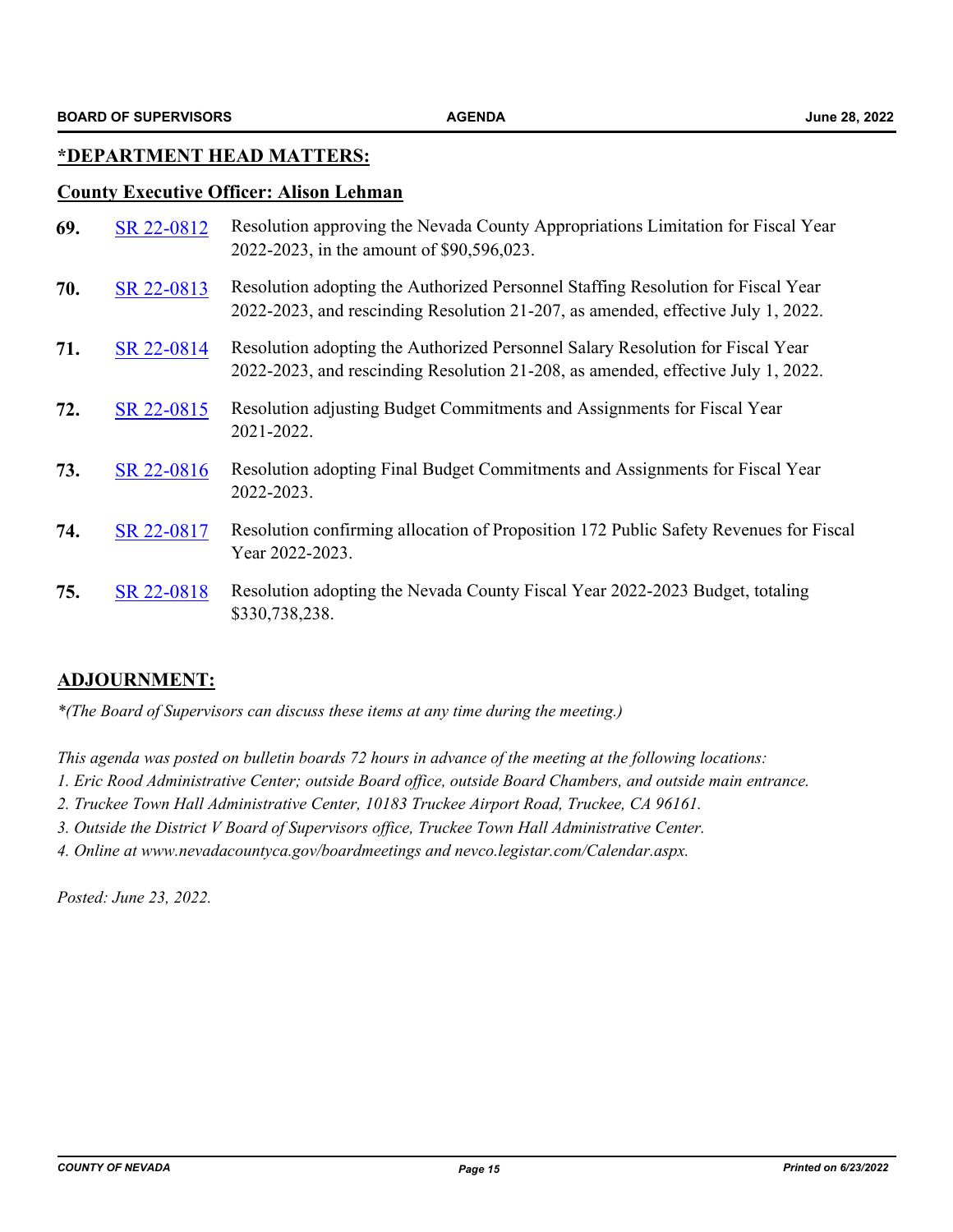#### **PERSONS DESIRING TO ADDRESS THE BOARD**

#### **CONTROL OF MEETING:**

The Board Chairperson shall first caution any person at the meeting who is abusive, disruptive, or out of order, and then ask that person to leave if the person will not stop; additionally, the Chair reserves the right to recess the meeting until the person leaves or is escorted out and order is restored.

#### **PUBLIC COMMENT:**

Matters on the Agenda: The Board shall allow public comment on items appearing on the agenda when the agenda item is considered by the Board. The Chair may limit the total amount of time for comment on any agenda item and may limit any individual desiring to address the Board to no more than three (3) minutes at the Chair's discretion. Comments by the public must be relevant to the item on the agenda being considered by the Board. This includes: a. Consent Agenda; b. Community Presentations; c. Department Head Matters; d. Individual Board Member Items; and e. Scheduled Items.

Matters not on the Agenda: At regular meetings of the Board, members of the public shall be allowed to address the Board of Supervisors on matters not appearing on the agenda which are of interest to the public and which are within the subject matter jurisdiction of the Board. Pursuant to the Ralph M. Brown Act, the Board shall not take any action or discuss any matter not appearing on the agenda although staff may be asked to briefly respond to or follow up on such items.

The Chair of the Board may limit the total amount of time allocated for public comment; provided, however, the Board will allocate at least fifteen (15) minutes for receiving public comment during regular Board meetings. The Chair of the Board may limit any individual desiring to address the Board to no more than three (3) minutes at the Chair's discretion. Time to address the Board will be allocated on the basis of the order in which the requests were received. The public addressing the Board may be limited in amount of time dependent upon the press of business and the number of persons wishing to address the Board.

At special meetings of the Board, public comment will only be allowed on matters appearing on the agenda.

#### **WAYS TO WATCH AND LISTEN DURING THE JUNE 28, 2022 MEETING:**

1) Watch from inside the Board Chambers (face coverings are strongly recommended for all individuals while indoors, except those specifically exempt pursuant to CDPH guidance).

- 2) Listen by calling 1 (415) 655-0001 (Meeting ID# 2551 368 2845 and Password# 825 79 723).
- 3) View at www.nevadacountyca.gov/boardmeetings.
- 4) View on Nevada County Media Channel 17 in western County.
- 5) View on Suddenlink Channels 17 and 78 in eastern County.

#### **PROVIDE PUBLIC COMMENT BEFORE THE JUNE 28, 2022 MEETING BY:**

- 1) Leaving an eComment at www.nevadacountyca.gov/boardmeetings.
- 2) Writing a letter to the Board of Supervisors at 950 Maidu Ave, Suite 200, Nevada City, CA 95959.
- 3) Emailing BOS.PublicComment@co.nevada.ca.us.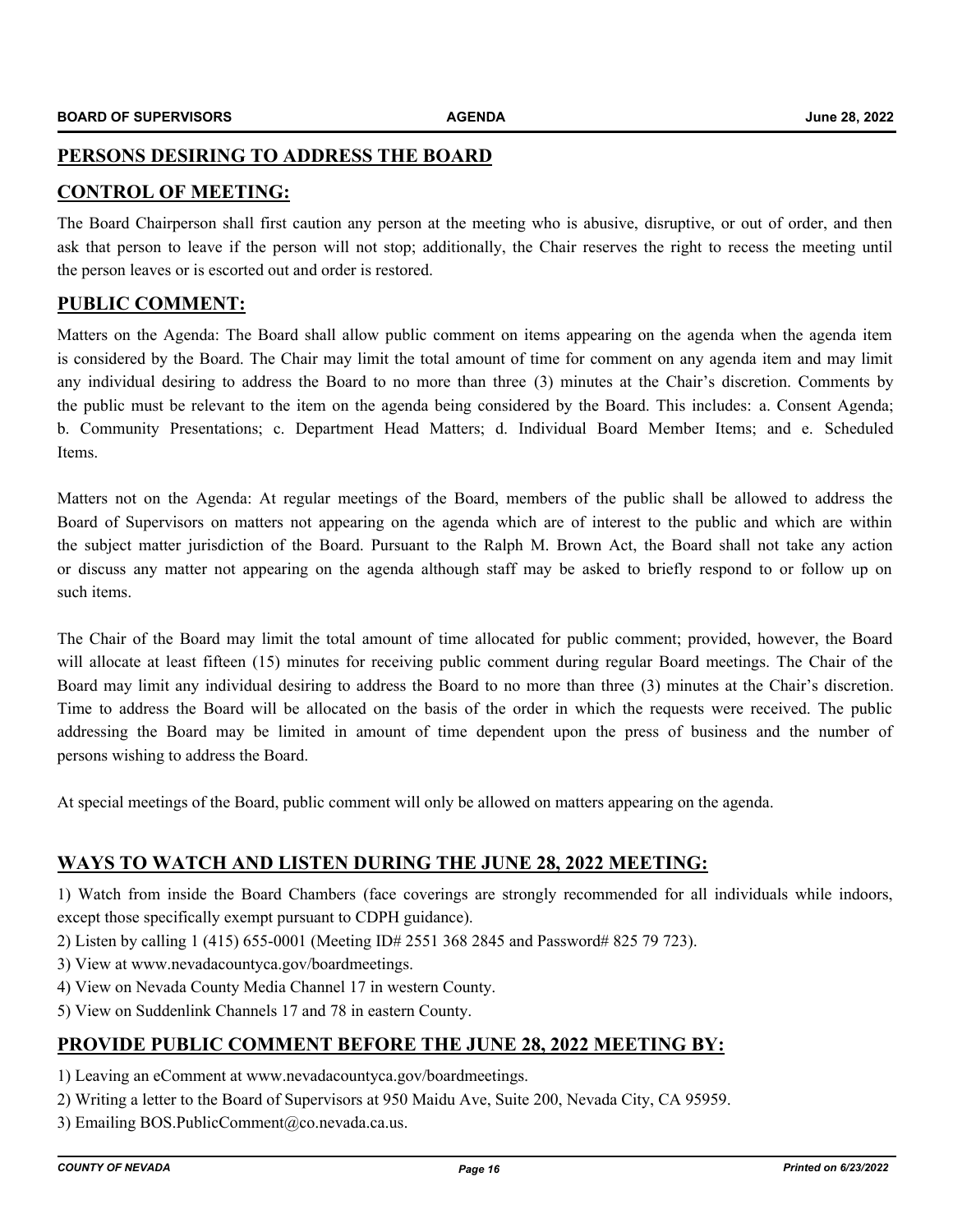#### **PROVIDE PUBLIC COMMENT DURING THE JUNE 28, 2022 MEETING BY:**

#### 1) In-Person:

Eric Rood Administrative Center: Members of the public can provide comment in-person inside the Board of Supervisors' Board Chambers at the Eric Rood Administrative Center (face coverings are strongly recommended for all individuals: vaccinated and unvaccinated, except those specifically exempt pursuant to CDPH guidance)

#### 2) Over the Phone:

Members of the public can call (530) 270-3474 and will be placed in a call-in queue until they are permitted into the meeting for comment. (Please note that the 1 (415) 655-0001 number is only for listening to the meeting.)

Please provide your name, City or District of residence, and the agenda item you wish to comment on.

#### **ORDER AND DECORUM:**

Individuals or organizations desiring to address the Board shall:

1) Address the Board from the designated podium, virtual kiosk, or other designated location, including teleconferencing system(s). Speakers are encouraged but not required to give their name and location of residence before addressing the Board. This is to assist the Board with identifying which supervisorial district the speaker resides in.

2) Speakers shall direct their comments to the Board, through the Chair, and not to the audience or staff.

3) Speakers may comment on specific matters before the Board with reasons for the position taken.

4) The Chair may, at their discretion, increase the allotted time for any given speaker, but shall not be required to do so.

5) A speaker may not yield time to another speaker.

6) No individual may speak more than once during Public Comment or on an item on the agenda unless recognized by the Chair as having new information.

7) In the interest of civil discourse, the rules as specified in this Order and Decorum of Board Business and Robert's Rules of Order, to the extent such rules are not in conflict with the Brown Act, shall apply at all Board meetings. It shall be the responsibility of the Chair to ensure that Public Comment is conducted in such a manner in order to avoid disruptive activity, promote mutual respect, keep comments focused on the subject being discussed, avoid personal attacks, prohibit hate speech and the threat of violence.

8) At the start of each meeting, the Chair shall remind the public of the rules and expectations of the public including distinguishing the process for: a) public comment for items on the consent agenda; b) general public comment for items not listed on the agenda; and c) public comment for items on the agenda.

9) Applicants, applicant representatives, and appellants desiring to speak shall be permitted to speak first during the public comment portion of a public hearing for no more than ten (10) minutes (or fifteen (15) minutes at Appeal Hearings) unless different rules for conducting the hearing are provided by County Code or other applicable law. Time limits may be modified at the Chair of the Board's discretion.